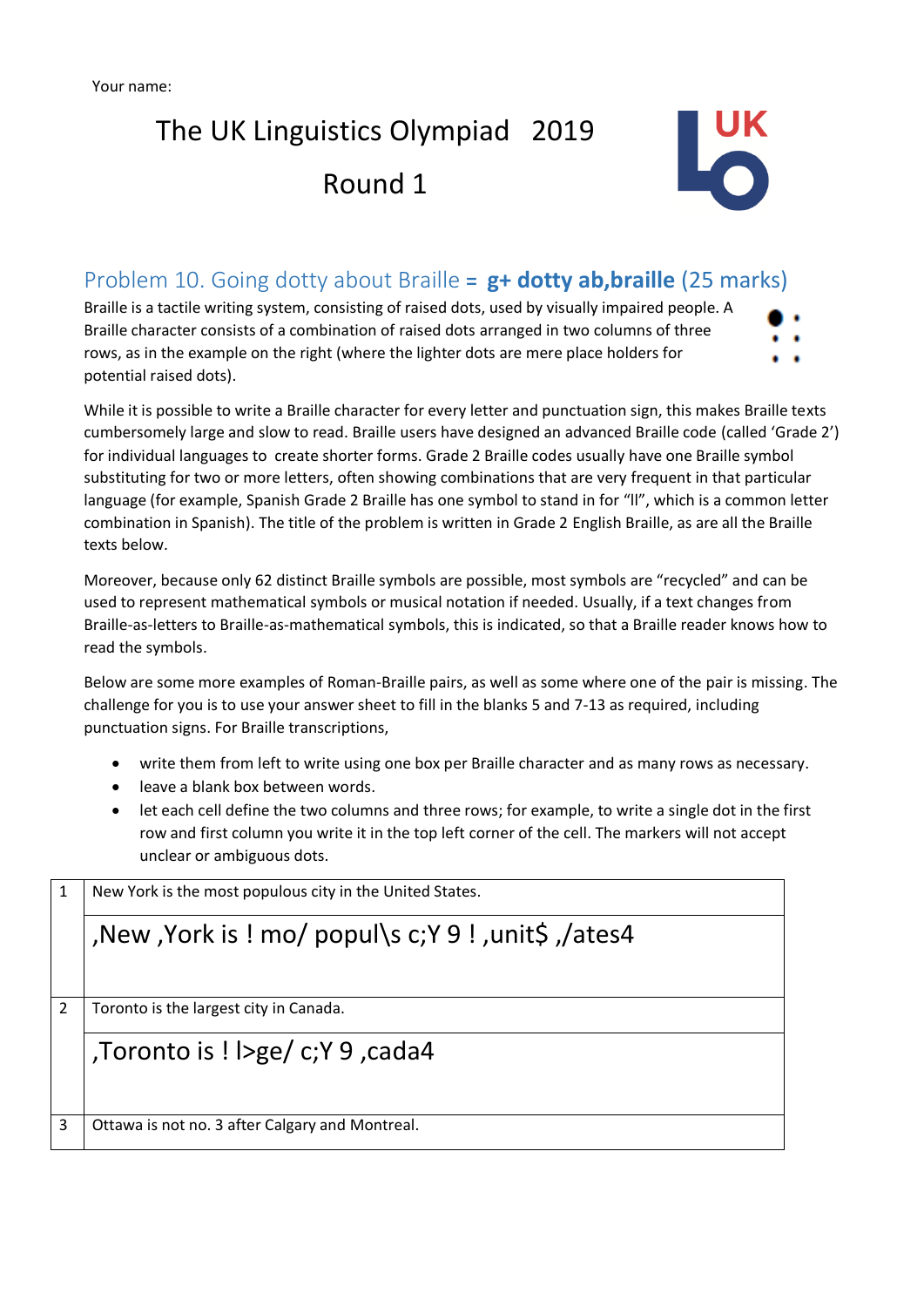### Round 1



|                | ,Ottawa is n #c af , calg>Y & , montr" 4 |
|----------------|------------------------------------------|
| 4              | Sydney has 4 million people.             |
|                | Sydney has #D million p4                 |
| 5              | [blank]                                  |
|                | cBERRA is n 9 , cada4,                   |
| 6              | It is not as large as Mexico City.       |
|                | X is n Z $\geq$ $\geq$ , mexico , c; Y4  |
| $\overline{7}$ | a b c is as easy as 1 2 3                |
|                | [blank]                                  |
| 8              | [blank]                                  |
|                | $x$ IS ! Be/ 9, BELFA/4                  |
| 9              | [blank]                                  |
|                | ,Dublin is ! capital 9, irel&4           |
| 10             | London is a great place.                 |
|                | [blank]                                  |
| 11             | Great Britain has 3 capital cities       |
|                | [blank]                                  |
| 12             | and the UK has 4.                        |
|                | [blank]                                  |
| 13             | So many people in a city.                |
|                | [blank]                                  |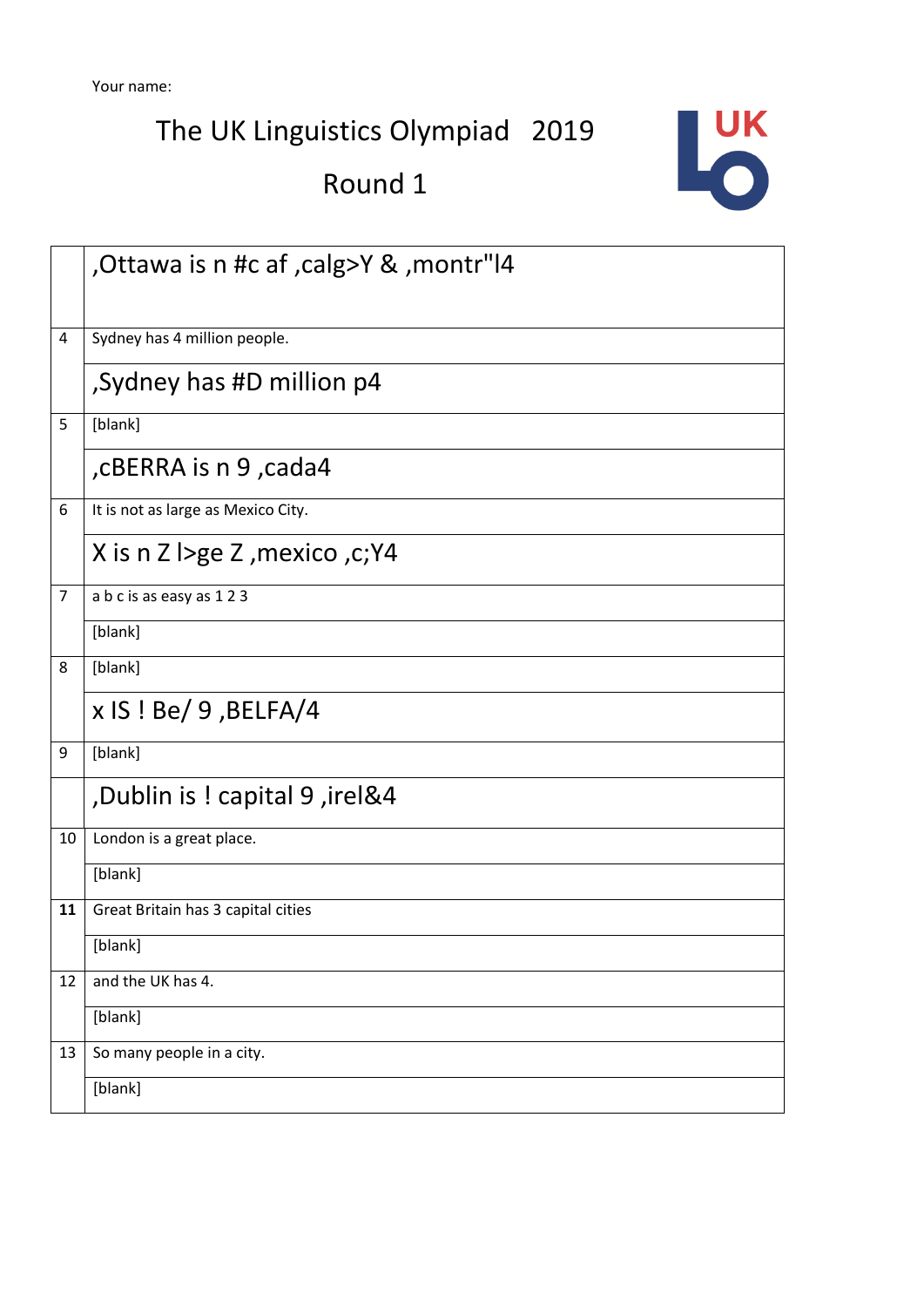### Round 1



### Solution and marking.

#### Scoring (max 114)

- 5: 1 point for each correct word. No half marks. (max 5)
- 7: 1 for each correct Braille character, plus 1 for all correct empty cells in between. (max 17)
	- o Score only 1 for a string that could have been replaced by a single character, e.g. <ea>, <people>. The answers given here are the minimum, but expanded versions are also possible.
	- o No extra penalties for omitted letters.
	- o The alphabetical correspondences shown below the Braille character are just to help you, and not expected from the competitors.
- $\bullet$  8: as for #5 (max 6)
- $\bullet$  9: as for #5 (max 6)
- 10: as for #7 (max 21)
- 11: as for #7 (max 31)
- 12: as for #7 (max 13)
- 13: as for #7 (max 15)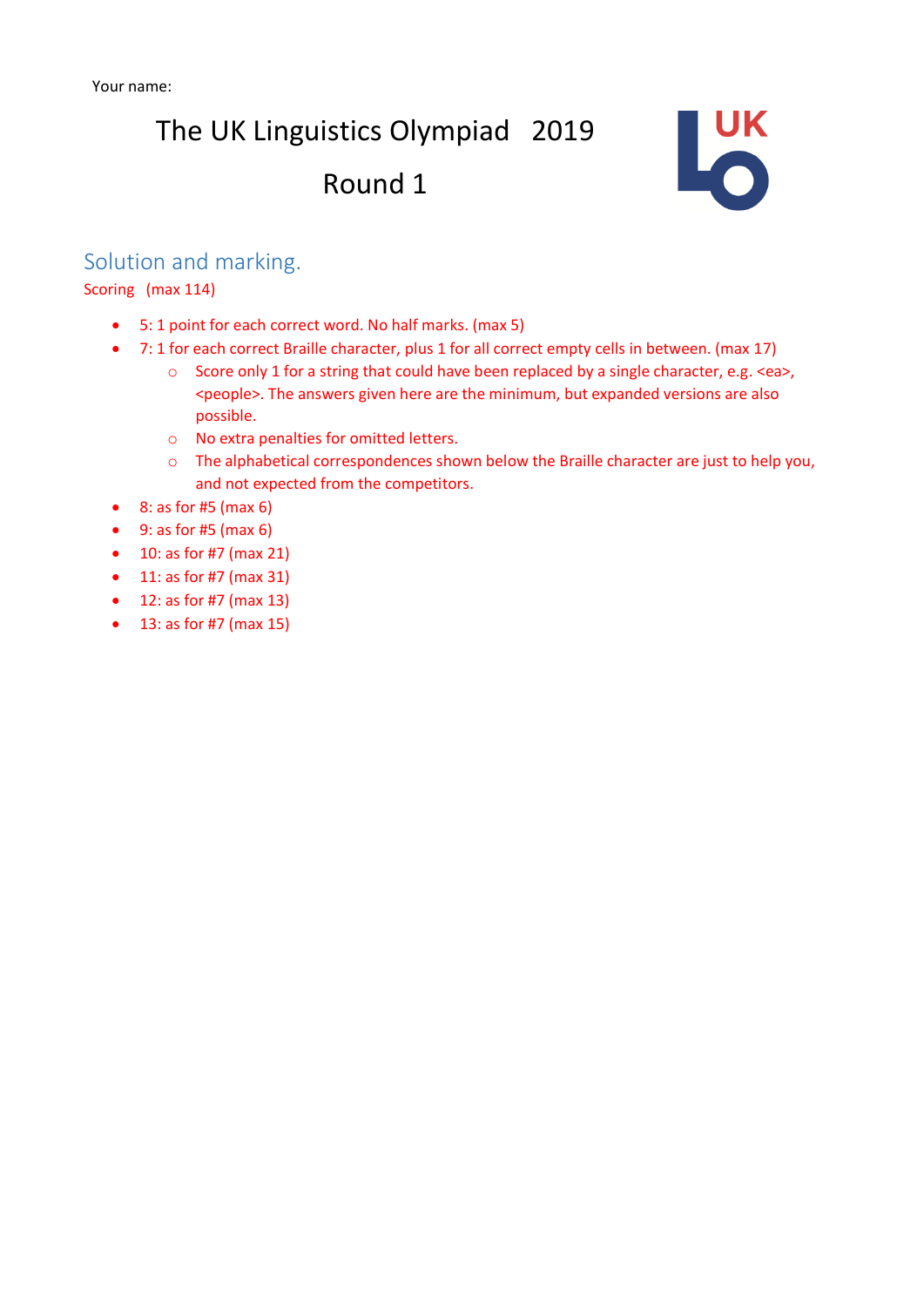## Round 1



| Canberra is not in Canada.                           |              |              |                    |              |              |              |              |              |              |              |                |   |              |                |              |               |              |                |                |
|------------------------------------------------------|--------------|--------------|--------------------|--------------|--------------|--------------|--------------|--------------|--------------|--------------|----------------|---|--------------|----------------|--------------|---------------|--------------|----------------|----------------|
| $\overline{a}$                                       | $\mathsf b$  | $\mathsf{C}$ |                    | i.           | $\mathsf{s}$ |              | $\mathbf{Z}$ |              | $\mathbf{H}$ | $\mathsf S$  | y              |   | $\mathbf{Z}$ |                | $\#$         | a             |              | #              | $\mathsf b$    |
| a                                                    | $\mathsf b$  | $\mathbf{C}$ |                    | i            | $\sf S$      |              | as           |              | ea           | $\sf S$      | y              |   | as           |                |              | $\mathbf{1}$  |              |                | $\overline{2}$ |
|                                                      | $\#$         | $\mathsf{C}$ |                    |              |              |              |              |              |              |              |                |   |              |                |              |               |              |                |                |
|                                                      |              | 3            |                    |              |              |              |              |              |              |              |                |   |              |                |              |               |              |                |                |
| It is the best in Belfast.                           |              |              |                    |              |              |              |              |              |              |              |                |   |              |                |              |               |              |                |                |
| Dublin is the capital in Ireland. (Don't accept of.) |              |              |                    |              |              |              |              |              |              |              |                |   |              |                |              |               |              |                |                |
| $\pmb{\prime}$                                       | I            | $\mathbf O$  | n                  | d            | $\mathbf O$  | $\mathsf{n}$ |              | i            | $\mathsf{S}$ |              | a              |   | g            | $\mathsf{r}$   | $\mathbf{H}$ | t             |              | p              | I              |
|                                                      | L            | $\mathbf{o}$ | $\mathsf{n}$       | $\mathsf{d}$ | $\mathbf{o}$ | n            |              | i.           | $\sf S$      |              | a              |   | g            | $\mathsf{r}$   | ea           | $\mathbf t$   |              | p              | T              |
| a                                                    | $\mathsf{C}$ | e            | 4                  |              |              |              |              |              |              |              |                |   |              |                |              |               |              |                |                |
| a                                                    | $\mathsf{C}$ | $\mathbf{e}$ | $\hat{\textbf{r}}$ |              |              |              |              |              |              |              |                |   |              |                |              |               |              |                |                |
| ,                                                    | g            | $\mathsf{r}$ | $\mathbf{H}$       | $\mathsf{t}$ |              | $\mathbf{r}$ | $\mathsf b$  | $\mathsf{r}$ | j            | t            | a              | i | n            |                | h            | a             | $\mathsf{S}$ |                | #              |
|                                                      | G            | $\mathsf{r}$ | ea                 | t            |              |              | B            | $\mathsf{r}$ | Ť            | $\mathbf t$  | a              | i | n            |                | h            | a             | S            |                |                |
| $\mathsf{C}$                                         |              | $\mathsf{C}$ | a                  | p            | İ            | t            | a            |              |              | $\mathsf{C}$ | ٠<br>$\lambda$ | i | e            | $\mathsf{S}$   |              |               |              |                |                |
| $\overline{3}$                                       |              | $\mathbf{C}$ | a                  | p            | î.           | $\mathsf{t}$ | a            | Τ            |              | $\mathsf{C}$ | it             | Ť | e            | $\mathsf{s}$   |              |               |              |                |                |
| $\boldsymbol{\alpha}$                                |              | Ţ            |                    | ,            | U            | $\lambda$    | $\mathsf k$  |              | $\mathsf{h}$ | a            | $\mathsf S$    |   | #            | d              | 4            |               |              |                |                |
| an                                                   |              | th           |                    |              | U            |              | $\mathsf{K}$ |              | $\mathsf{h}$ | $\mathsf{a}$ | $\sf S$        |   |              | $\overline{4}$ | $\bullet$    |               |              |                |                |
| $\mathsf{d}$                                         |              | e            |                    |              |              |              |              |              |              |              |                |   |              |                |              |               |              |                |                |
| ,                                                    | ${\sf S}$    | $\mathbf O$  |                    | m            | a            | n            | y            |              | p            |              | 9              |   | a            |                | $\mathsf{C}$ | $\frac{1}{2}$ | Y            | $\overline{4}$ |                |
|                                                      | $\mathsf{S}$ | $\mathbf O$  |                    | m            | $\mathsf{a}$ | n            | y            |              | pe           |              | in             |   | $\mathsf{a}$ |                | $\mathbf{C}$ | it            | y            | $\bullet$      |                |
|                                                      |              |              |                    |              |              |              |              |              | op<br>le     |              |                |   |              |                |              |               |              |                |                |
|                                                      |              |              |                    |              |              |              |              |              |              |              |                |   |              |                |              |               |              |                |                |